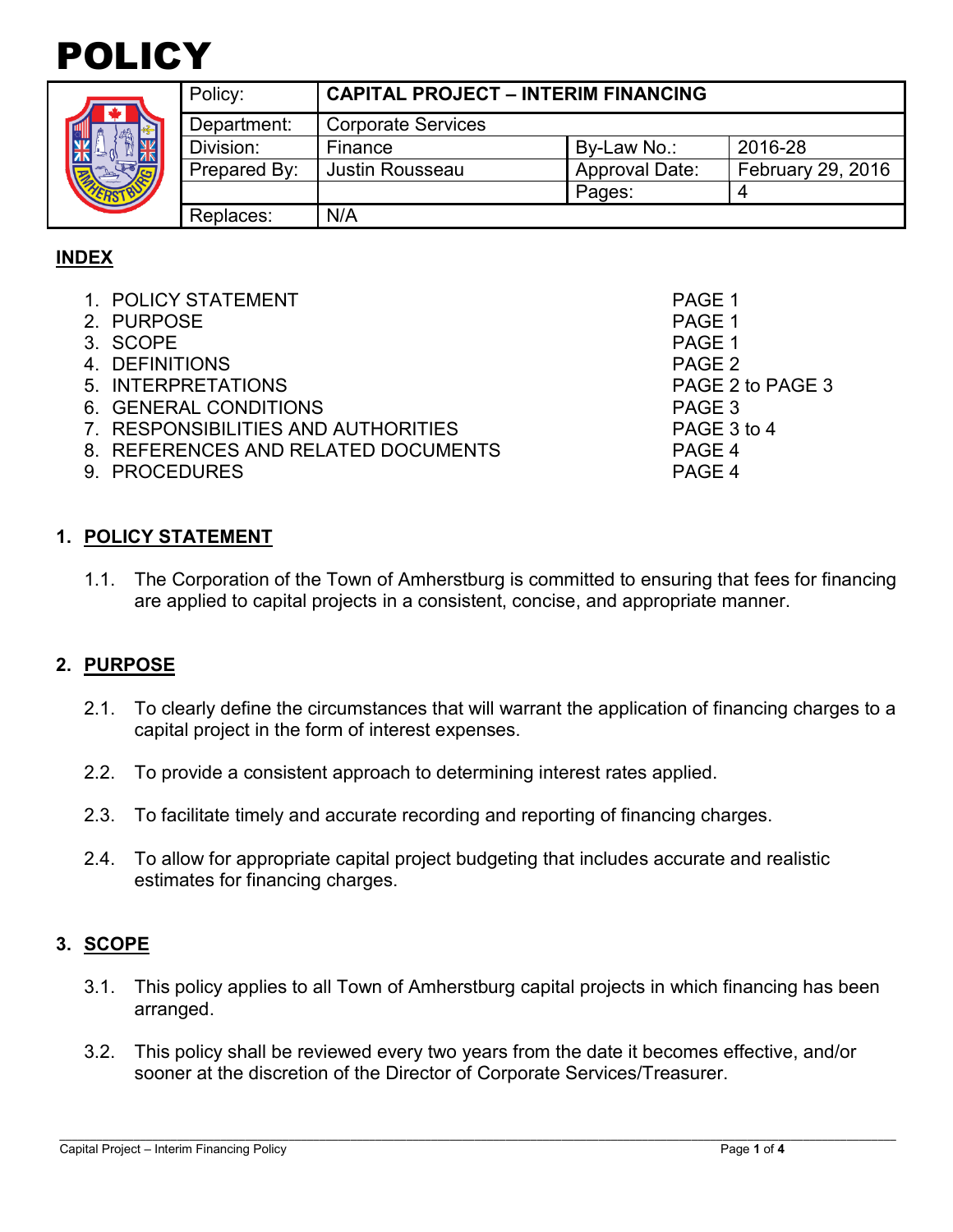# **4. DEFINITIONS**

- 4.1. **Chief Administrative Officer (CAO)** is the Chief Administrative Officer for the Corporation of the Town of Amherstburg, which includes the roles and responsibilities as laid out in Section 229 of the *Municipal Act, 2001*.
- 4.2. **Council** refers to the current elected Council for the Corporation of the Town of Amherstburg. This includes, as an entirety, the Mayor, Deputy Mayor and Councillors.
- 4.3. **Deficit Position** is the measure at a point in time where the cumulative, accrued expenditures exceed the cumulative funding sources available.
- 4.4. **Deputy Treasurer** is the Deputy Treasurer for the Corporation of the Town of Amherstburg, which includes the roles and responsibilities as laid out in Section 286 of the *Municipal Act, 2001*.
- 4.5. **Director** is the person responsible for direction and operational control of a division as defined on the Town's organizational structure.
- 4.6. **External Borrowing Rate** is the rate of interest to be charged when third party cash resources have to be obtained in order to provide funding to the project. The external borrowing rate will be equal to the interest prescribed by the terms of the contracted debt
- 4.7. **Financial Position** is the measure at a point in time of a capital project's cumulative, accrued expenditures as compared to the cumulative accrued revenue.
- 4.8. **Interim Financing** refers to funds required to finance capital expenditures until such time as permanent financing becomes available.
- 4.9. **Internal Borrowing Rate** is the rate of interest to be charged when existing cash resources have been used to fund expenditures. The internal borrowing rate will be calculated on the variable Prime Rate.
- 4.10. **Manager** reports directly to a Director (or the CAO in some instances) and who is responsible for a department within a division of the Corporation, as defined on the Town's organizational structure.
- 4.11. **Measurement Date** refers to the date upon which quotes will be obtained by the Town's financial institution. For purposes of this policy, the measurement date will be the first business day of each calendar quarter.
- 4.12. **Town** is the Corporation of the Town of Amherstburg.
- 4.13. **Treasurer** is the Treasurer for the Corporation of the Town of Amherstburg, which includes the roles and responsibilities as laid out in Section 286 of the *Municipal Act, 2001*.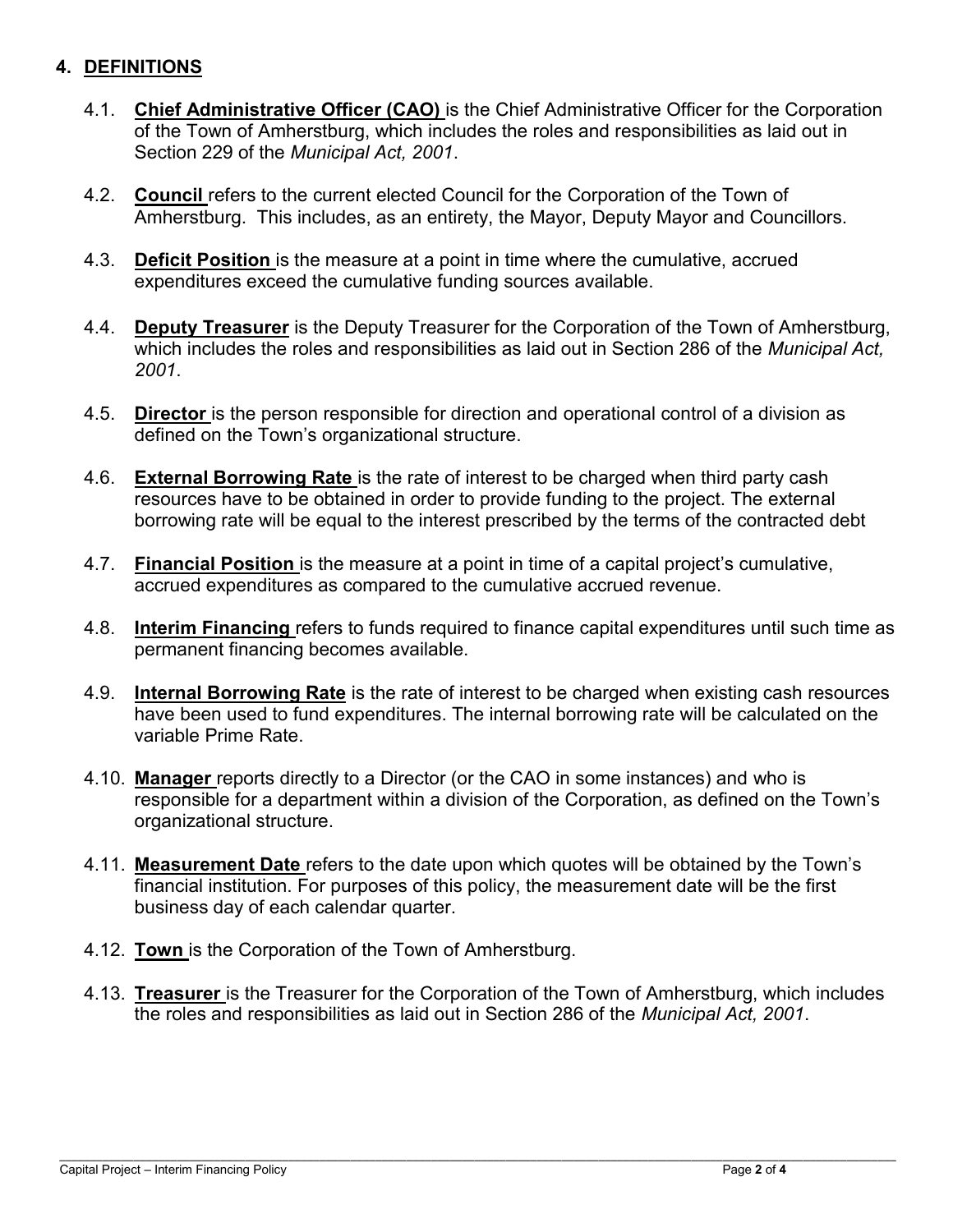# **5. INTERPRETATIONS**

- 5.1. Any reference in this Policy to any statute or any section of a statute shall, unless expressly stated, be deemed to be reference to the statute as amended, restated or re-enacted from time to time. Any references to a By-law or Town policy shall be deemed to be a reference to the most recent passed policy or By-law and any replacements thereto.
- 5.2. Where the Treasurer is authorized to undertake any act pursuant to this policy, such act may be undertaken by the Treasurer's authorized designate.

### **6. GENERAL CONDITIONS**

- 6.1. Capital projects will be subject to financing charges, in the form of accrued interest expenses.
- 6.2. The Town will endeavour to provide interim financing for capital projects from internal cash flow sources, being the most economical financing methodology.
- 6.3. Financing expenses shall be calculated in the total projected cost of capital projects and included in associated budget figures.

### 6.4. **Internal Financing**

- 6.4.1. The Financial Services Department will, on the measurement date, obtain the necessary quotes and calculate an internal borrowing rate.
- 6.4.2. The internal borrowing rate will remain in effect until changed or confirmed on each measurement date.
- 6.4.3. The Financial Services Department will calculate the financial position of each capital project, at the end of each quarter and apply the internal borrowing rate on any deficit position to arrive at an accrued interest expense.

### 6.5. **External Financing**

- 6.5.1. Capital projects will be charged interest expense, equivalent to the interest as charged by the terms of the contracted debt, regardless of the monthly financial position.
- 6.5.2. Arrangements for external financing shall be pre-approved by Council.